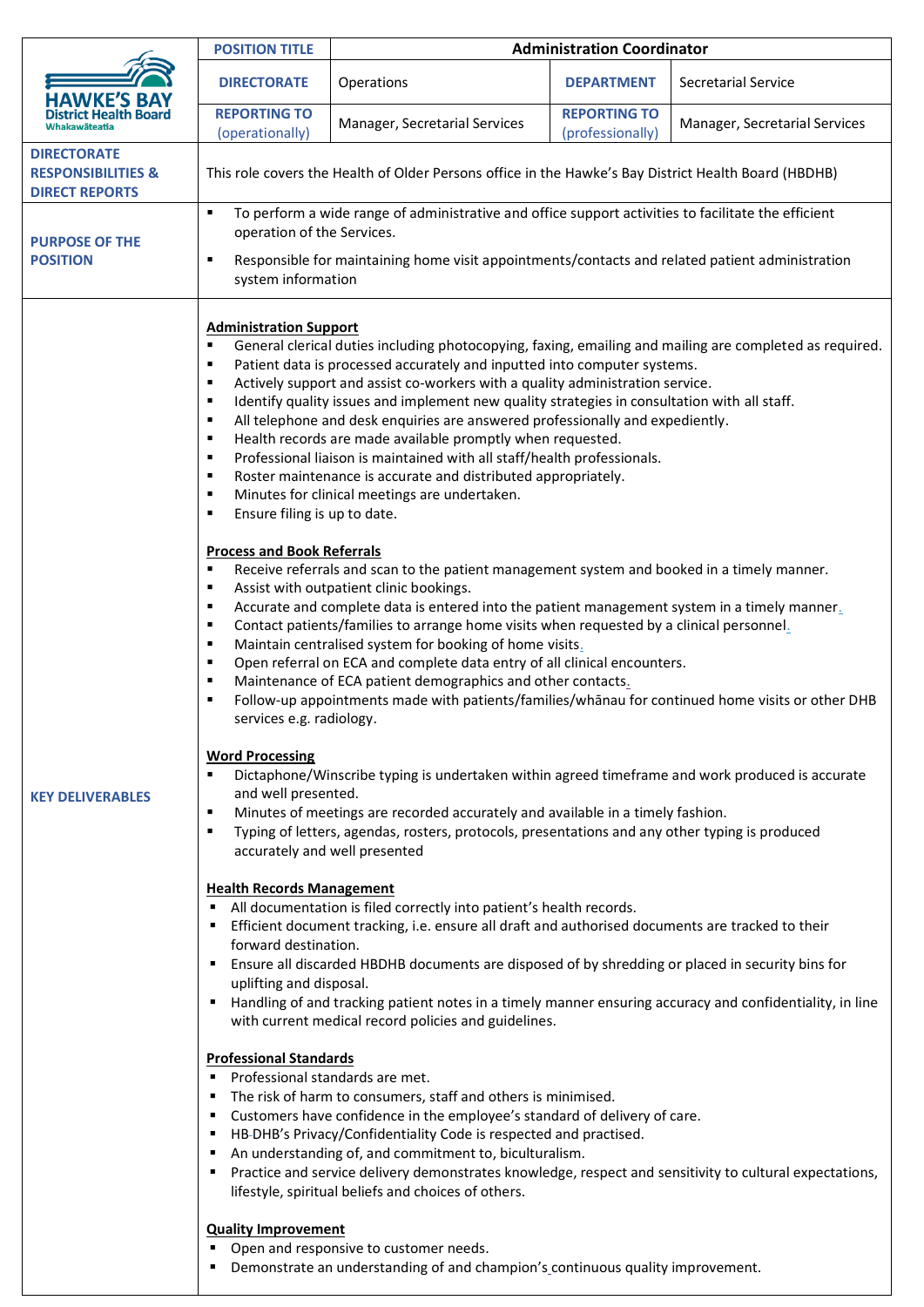|                                                                    | <b>Other Duties</b><br>" To undertake any other duties as agreed with the manager as needs may demand. This may include:<br>'One-off' project work<br>Review of systems and procedures<br>Providing information for queries and reports<br>Review and update desk files on an ongoing basis<br>To assist other secretarial services staff members, if required and if requested.                                                                                                                                                                                                                                                                                                               |  |  |  |
|--------------------------------------------------------------------|------------------------------------------------------------------------------------------------------------------------------------------------------------------------------------------------------------------------------------------------------------------------------------------------------------------------------------------------------------------------------------------------------------------------------------------------------------------------------------------------------------------------------------------------------------------------------------------------------------------------------------------------------------------------------------------------|--|--|--|
| <b>HEALTH &amp; SAFETY</b><br><b>RESPONSIBILITIES</b>              | HBDHB is committed to maintaining and promoting the health & safety of all its staff, contractors,<br>volunteers and patients. In this role, your duties are:<br>Not to do anything that puts your own H&S at risk<br>٠<br>Not to do anything that puts other's H&S at risk<br>٠<br>" To follow all health and safety policies and procedures<br>To follow all reasonable health and safety instructions<br>٠<br>(You have the right to cease work if you believe that you, or others, are at risk of serious harm).                                                                                                                                                                           |  |  |  |
| <b>KEY WORKING</b><br><b>RELATIONSHIPS</b>                         | <b>INTERNAL</b><br><b>EXTERNAL</b><br>Clinical Director for Older Persons Health<br>Patients and their family/whanau<br>$\blacksquare$<br>٠<br>Health providers outside HBDHB<br>Directorate leadership team<br>$\blacksquare$<br>п<br><b>General practitioners</b><br>Manager, Secretarial Services<br>$\blacksquare$<br>$\blacksquare$<br>Consultants<br>General public<br>$\blacksquare$<br>$\blacksquare$<br><b>Clinical Nurse Managers</b><br>$\blacksquare$<br>Booking co-ordinators<br>$\blacksquare$<br><b>Reception staff</b><br>$\blacksquare$<br>Professional advisors<br>$\blacksquare$<br>Other secretarial staff<br>$\blacksquare$<br>Other HBDHB operating units and staff<br>٠ |  |  |  |
| <b>DELEGATION AND</b><br><b>DECISION</b>                           | Works autonomously with a high degree of independence within the team and problem solves<br>$\blacksquare$<br>complex issues as they arise.                                                                                                                                                                                                                                                                                                                                                                                                                                                                                                                                                    |  |  |  |
| <b>EMPLOYMENT</b><br><b>AGREEMENT &amp; SALARY</b>                 | In accordance with the LNI DHBs/ PSA Administration/Clerical Multi Employer Collective Agreement<br>(MECA) according to qualifications and experience pro rata for hours worked.                                                                                                                                                                                                                                                                                                                                                                                                                                                                                                               |  |  |  |
| <b>DATE</b>                                                        | <b>March 2022</b>                                                                                                                                                                                                                                                                                                                                                                                                                                                                                                                                                                                                                                                                              |  |  |  |
| <b>EXPENDITURE &amp;</b><br><b>BUDGET</b><br><b>ACCOUNTABILITY</b> | N/A                                                                                                                                                                                                                                                                                                                                                                                                                                                                                                                                                                                                                                                                                            |  |  |  |
| <b>SCOPE &amp; COMPLEXITY</b>                                      | Effectively manages time and prioritises workload to ensure administrative functions are completed<br>٠<br>within the agreed time.<br>■ This role is responsible for application of policy affecting SMO employment terms and conditions.                                                                                                                                                                                                                                                                                                                                                                                                                                                      |  |  |  |